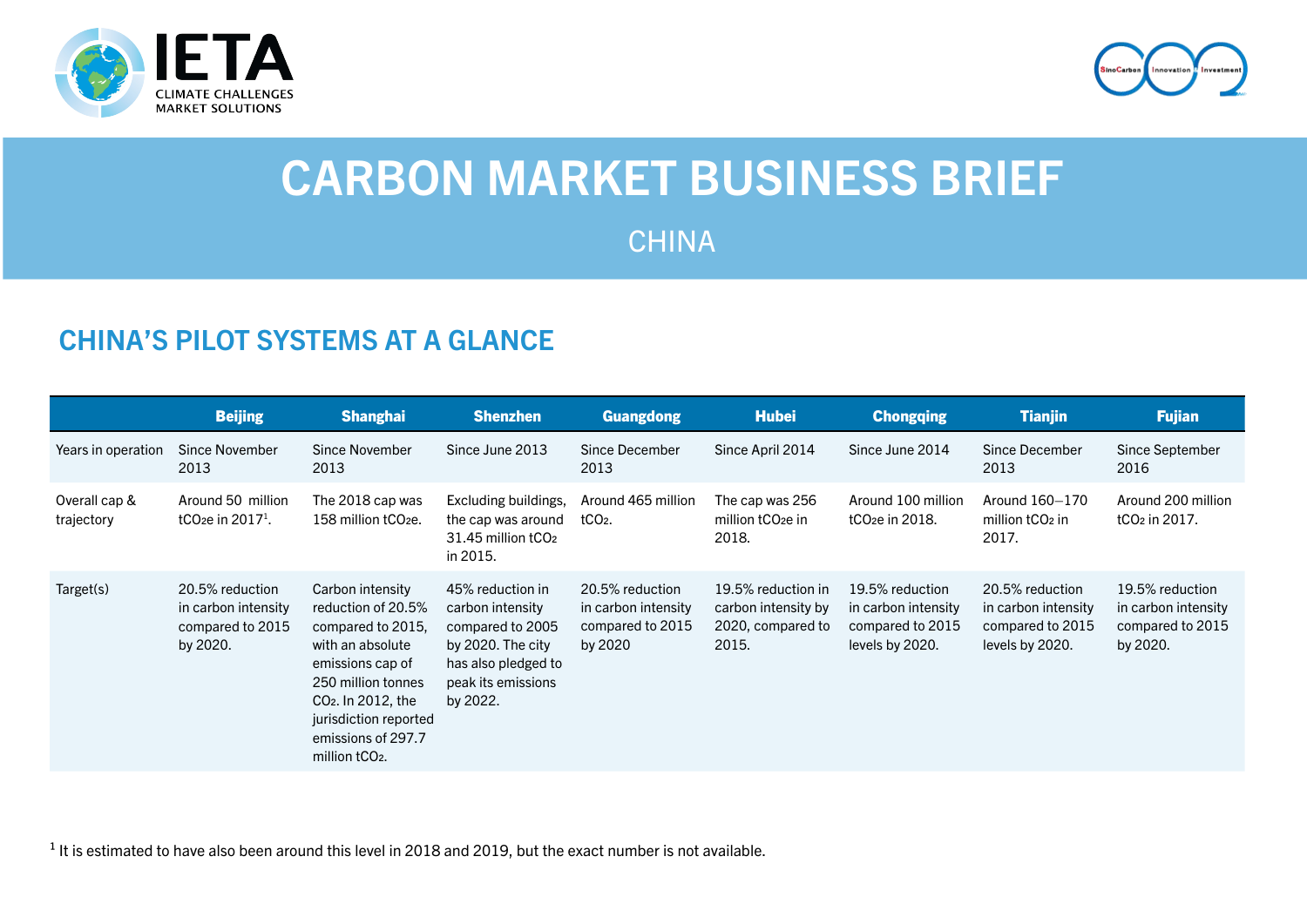|                          | <b>Beijing</b>                                                                                                                                                                                                                                                                                                                | <b>Shanghai</b>                                                                                                                                                                                                                                                                                                  | <b>Shenzhen</b>                                                                                                                                    | <b>Guangdong</b>                                                                     | <b>Hubei</b>          | <b>Chongqing</b>                                                                                               | <b>Tianjin</b>                                                                                                                                                                                           | <b>Fujian</b>                                                                                                                                                    |
|--------------------------|-------------------------------------------------------------------------------------------------------------------------------------------------------------------------------------------------------------------------------------------------------------------------------------------------------------------------------|------------------------------------------------------------------------------------------------------------------------------------------------------------------------------------------------------------------------------------------------------------------------------------------------------------------|----------------------------------------------------------------------------------------------------------------------------------------------------|--------------------------------------------------------------------------------------|-----------------------|----------------------------------------------------------------------------------------------------------------|----------------------------------------------------------------------------------------------------------------------------------------------------------------------------------------------------------|------------------------------------------------------------------------------------------------------------------------------------------------------------------|
| Sectors covered          | Industrial and<br>non-industrial<br>companies and<br>entities with<br>emissions in excess<br>of 5000t CO <sub>2</sub><br>annually from the<br>following sectors:<br>electricity providers,<br>heating, cement,<br>petrochemicals,<br>other industrial<br>enterprises,<br>manufacturers,<br>services, and public<br>transport. | • Airports<br>• Domestic<br>Aviation<br>• Ports<br>• Shipping<br>• Chemicals<br>• Heat and power<br>• Water suppliers<br>• Hotels<br>• Iron, steel and<br>non-ferrous<br>metals<br>• Petrochemicals<br>• Building<br>materials<br>• Paper<br>• Railways<br>• Rubber<br>• Textiles<br>• Large commercial<br>shops | • Power<br>• Water<br>$\bullet$ Gas<br>• Manufacturing<br>• Buildings<br>• Port, subway,<br>public buses<br>and other<br>non-transport<br>sectors. | • Power<br>• Iron and steel<br>• Cement<br>• Paper<br>• Petrochemicals<br>• Aviation | • Power<br>• Industry | • Power<br>$\bullet$ Iron<br>• Steel and<br>non-ferrous<br>metals<br>• Chemicals<br>• Cement<br>• Caustic soda | $\bullet$ Heat and<br>electricity<br>production<br>• Iron and steel<br>• Petrochemicals<br>• Chemicals<br>• Oil and gas<br>• Paper, aviation,<br>and building<br>materials are<br>included from<br>2019. | • Electricity<br>• Petrochemicals<br>• Chemicals<br>• Building<br>materials<br>• Iron and steel<br>• Nonferrous<br>metals<br>• Paper<br>• Aviation<br>• Ceramics |
| <b>GHGs covered</b>      | CO <sub>2</sub>                                                                                                                                                                                                                                                                                                               | CO <sub>2</sub>                                                                                                                                                                                                                                                                                                  | CO <sub>2</sub>                                                                                                                                    | CO <sub>2</sub>                                                                      | CO <sub>2</sub>       | CO <sub>2</sub> , methane, N <sub>2</sub> O,<br>HFCs, PFCs, $SF6$                                              | CO <sub>2</sub>                                                                                                                                                                                          | CO <sub>2</sub>                                                                                                                                                  |
| # of covered<br>entities | 903, as of 2018. A<br>further 624 entities<br>have mandatory<br>reporting but<br>no surrender<br>obligations.                                                                                                                                                                                                                 | 298 as of 2018                                                                                                                                                                                                                                                                                                   | 794 as of 2017                                                                                                                                     | 242 existing plus<br>37 new entrants in<br>2019                                      | 338, as of 2018       | 195 as of 2018                                                                                                 | 113 in 2019                                                                                                                                                                                              | 255 in 2018                                                                                                                                                      |
| $A + I = I + I$          |                                                                                                                                                                                                                                                                                                                               |                                                                                                                                                                                                                                                                                                                  |                                                                                                                                                    |                                                                                      |                       | $\sim$ $\sim$ $\sim$ $\sim$ $\sim$ $\sim$ $\sim$                                                               |                                                                                                                                                                                                          |                                                                                                                                                                  |

Allocation method

Mix of free allocation and auction (except Chongqing, where units are freely allocated)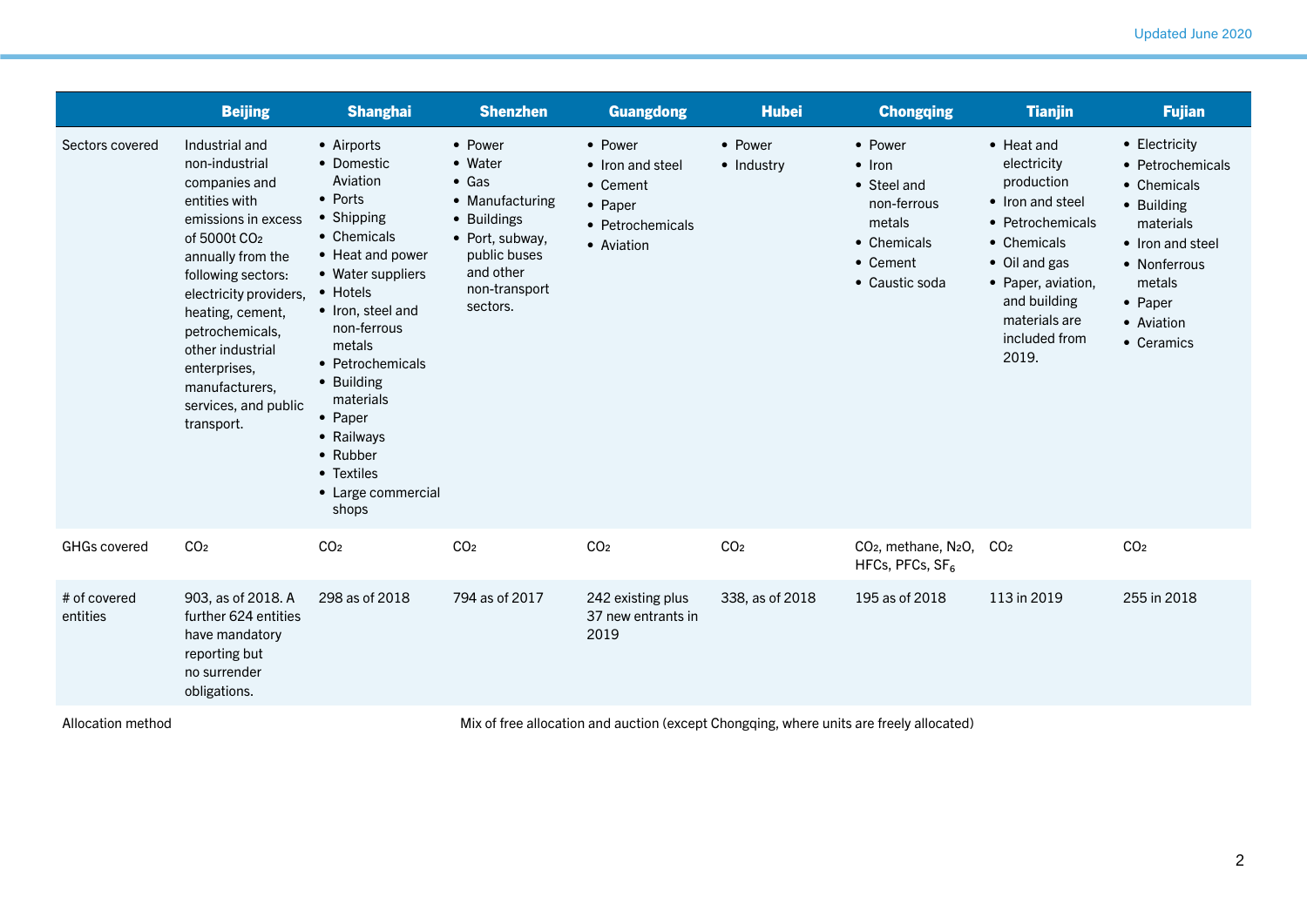|                               | <b>Beijing</b>                                                                                                                                                                                                                                                | <b>Shanghai</b>                                                                                                                                                       | <b>Shenzhen</b>                                                                                                                                                                                                                                                                                                                                   | <b>Guangdong</b>                                                                                                                                                                                                                                                                                                                                                                                                                                                     | <b>Hubei</b>                                                                                                                                                                                                                                                                                                                                                         | <b>Chongqing</b>                                                                                                                                         | <b>Tianjin</b>                                                                                                                                                                                                          | <b>Fujian</b>                                                                                                                                                                                                                                                                                                                                                   |
|-------------------------------|---------------------------------------------------------------------------------------------------------------------------------------------------------------------------------------------------------------------------------------------------------------|-----------------------------------------------------------------------------------------------------------------------------------------------------------------------|---------------------------------------------------------------------------------------------------------------------------------------------------------------------------------------------------------------------------------------------------------------------------------------------------------------------------------------------------|----------------------------------------------------------------------------------------------------------------------------------------------------------------------------------------------------------------------------------------------------------------------------------------------------------------------------------------------------------------------------------------------------------------------------------------------------------------------|----------------------------------------------------------------------------------------------------------------------------------------------------------------------------------------------------------------------------------------------------------------------------------------------------------------------------------------------------------------------|----------------------------------------------------------------------------------------------------------------------------------------------------------|-------------------------------------------------------------------------------------------------------------------------------------------------------------------------------------------------------------------------|-----------------------------------------------------------------------------------------------------------------------------------------------------------------------------------------------------------------------------------------------------------------------------------------------------------------------------------------------------------------|
| Sectors covered               | Public online<br>bidding and<br>agreement transfer<br>(OTC, exceed<br>10,000 tonnes per<br>deal). Compliance<br>entities, China<br>domestic investors<br>and individuals are<br>eligible to trade.                                                            | Public online<br>bidding and<br>agreement transfe<br>(OTC, exceed<br>100,000 tonnes<br>per deal). Only<br>compliance entities<br>and domestic<br>investors can trade. | Trading is via fixed<br>price transactions,<br>electronic bidding<br>$(\pm 10\%$ limit on the<br>daily price) and<br>bulk entrusted<br>transaction (in<br>excess of 10,000<br>tonnes per deal,<br>±30% limit on<br>the daily price).<br>Trading is open to<br>compliance entities,<br>international and<br>domestic investors<br>and individuals. | Public online<br>bidding and<br>agreement<br>transfer (OTC,<br>exceed 100,000<br>tonnes per deal).<br>Local compliance<br>enterprises,<br>international or<br>domestic brokers,<br>funds, trusts and<br>individuals are<br>eligible to trade.                                                                                                                                                                                                                        | Public online<br>bidding $(\pm 10\%$ limit<br>on the daily price)<br>and agreement<br>transfer (OTC).<br>Compliance<br>entities,<br>international or<br>domestic brokers<br>and individuals are<br>eligible to trade.                                                                                                                                                | Public online<br>bidding and OTC<br>trades. Compliance<br>entities.<br>international or<br>domestic brokers<br>and individuals are<br>eligible to trade. | Trading is either<br>via online spot<br>deals or OTC<br>trades. Compliance<br>entities,<br>international or<br>domestic brokers<br>and individuals are<br>eligible to trade.                                            | Entrustment<br>trading, exchange<br>trades, fixed price<br>transfers, and<br>OTC deals. Only<br>local compliance<br>entities and Chinese<br>domestic investors<br>can participate.                                                                                                                                                                              |
| Use of offsets and<br>linking | Domestic CCERs<br>are allowed, up to<br>5% of the annual<br>allocation. Of these,<br>50% must be from<br>Beijing projects.<br>Only CCERs from<br>renewable energy,<br>energy conservation<br>projects and<br>forestry carbon<br>sink projects are<br>allowed. | <b>CCERs can be used</b><br>for 1% of the cap.                                                                                                                        | CCERs can be<br>used for 10% of the<br>annual compliance<br>obligation.<br>Hydropower project<br>credits are not<br>accepted, and there<br>are geographic<br>restrictions on the<br>use of others.                                                                                                                                                | <b>CCERs</b> are allowed.<br>Credits from a<br>provincial offset<br>programme, Pu Hui<br><b>Certified Emission</b><br>Reductions<br>(PHCERs), have<br>been accepted<br>since 2017. At<br>least half of all<br>offsets used must<br>come from projects<br>targeting CO2 or<br>methane emissions.<br>and at least 70%<br>must come from<br>projects located<br>in the province.<br>Credits from<br>hydropower and<br>most fossil fuel<br>projects are not<br>eligible. | CCERs can be<br>used for 10% of<br>the annual initial<br>allocation for each<br>entity. Only credits<br>from rural biogas<br>or forestry projects<br>in the key counties<br>under the national<br>or provincial<br>poverty alleviation<br>plan (within Hubei)<br>are eligible, and<br>must have been<br>generated between<br>1 January 2013 and<br>31 December 2015. | CCERs from 2010<br>onwards are<br>allowed up to 8% of<br>the compliance<br>obligation, except<br>for those from<br>hydropower<br>projects.               | <b>CCERs are allowed</b><br>for up to 10% of<br>the compliance<br>obligation. They<br>can only be from<br>projects which<br>target CO2<br>reductions, except<br>hydropower, and<br>must be of vintage<br>2013 or later. | <b>CCERs</b> from<br>projects in the<br>province and<br><b>Fujian Forestry</b><br><b>Certified Emissions</b><br>Reductions<br>(FFCERs) are<br>allowed. The use<br>of CCER credits is<br>capped at 5% of the<br>annual compliance<br>obligation, whereas<br>there is a cap of<br>10% for use of<br>both credit types.<br>Hydropower credits<br>are not eligible. |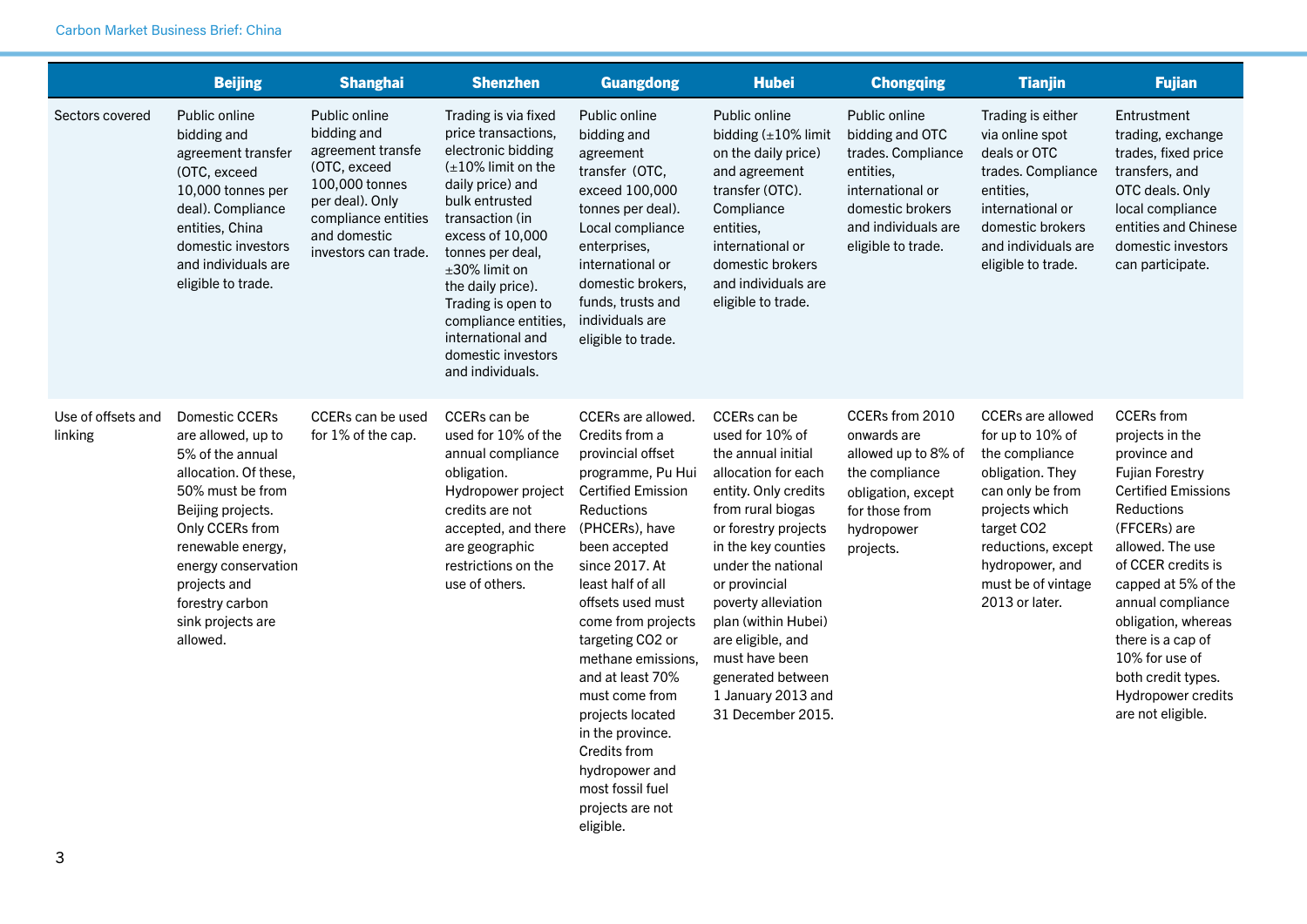|                                 | <b>Beijing</b>                                                                                                                                                                                                                                                                                                                              | <b>Shanghai</b>                                                                                                                                                                                                                                                                                                                                                                                                                                                                                                                              | <b>Shenzhen</b>                                                                                                                                                                                                                                                                                                                                                                                | <b>Guangdong</b>                                                                                                                                                                                                                                                                                                                                                                                                                   | <b>Hubei</b>                                                                                                                                                                                                                                                                                                                                                                                                                                                                                                    | <b>Chongqing</b>                                                                                                                                                                                                                                                                                                                                            | <b>Tianjin</b>                                                                                                                                                                                                                                            | <b>Fujian</b>                                                                                                                                                                                                                                                                                                                                                                                                                                                     |
|---------------------------------|---------------------------------------------------------------------------------------------------------------------------------------------------------------------------------------------------------------------------------------------------------------------------------------------------------------------------------------------|----------------------------------------------------------------------------------------------------------------------------------------------------------------------------------------------------------------------------------------------------------------------------------------------------------------------------------------------------------------------------------------------------------------------------------------------------------------------------------------------------------------------------------------------|------------------------------------------------------------------------------------------------------------------------------------------------------------------------------------------------------------------------------------------------------------------------------------------------------------------------------------------------------------------------------------------------|------------------------------------------------------------------------------------------------------------------------------------------------------------------------------------------------------------------------------------------------------------------------------------------------------------------------------------------------------------------------------------------------------------------------------------|-----------------------------------------------------------------------------------------------------------------------------------------------------------------------------------------------------------------------------------------------------------------------------------------------------------------------------------------------------------------------------------------------------------------------------------------------------------------------------------------------------------------|-------------------------------------------------------------------------------------------------------------------------------------------------------------------------------------------------------------------------------------------------------------------------------------------------------------------------------------------------------------|-----------------------------------------------------------------------------------------------------------------------------------------------------------------------------------------------------------------------------------------------------------|-------------------------------------------------------------------------------------------------------------------------------------------------------------------------------------------------------------------------------------------------------------------------------------------------------------------------------------------------------------------------------------------------------------------------------------------------------------------|
| Other features                  | Banking is allowed.<br>The Beijing ETS<br>authority can<br>organise an auction<br>if the weighted<br>average price<br>exceeds CNY150<br>(USD21.34) for<br>10 consecutive<br>days, and buy<br>back allowances if<br>the price is under<br>CNY20 for a similar<br>period.                                                                     | Banking is allowed<br>both within and<br>across compliance<br>periods, with<br>some restrictions.<br>Borrowing is not<br>allowed.                                                                                                                                                                                                                                                                                                                                                                                                            | Banking is allowed,<br>borrowing is not.                                                                                                                                                                                                                                                                                                                                                       | Banking is allowed,<br>borrowing is not.                                                                                                                                                                                                                                                                                                                                                                                           | <b>Banking is</b><br>allowed, but only<br>for allowances<br>which have traded<br>at least once.<br>The government<br>withholds 8% of<br>the total cap in a<br>market stabilisation<br>reserve.                                                                                                                                                                                                                                                                                                                  | Banking is allowed,<br>borrowing is not.                                                                                                                                                                                                                                                                                                                    | Banking is allowed,<br>borrowing is not.                                                                                                                                                                                                                  | Banking is allowed,<br>borrowing is not.                                                                                                                                                                                                                                                                                                                                                                                                                          |
| Penalties for<br>non-compliance | Companies face<br>fines up to CNY<br>50,000 for failing to<br>submit emissions or<br>verification reports<br>on time.<br>Those which fail to<br>surrender enough<br>allowances to cover<br>their emissions face<br>a fine of up to five<br>timesthe average<br>market price over<br>the previous six<br>months for each<br>allowance short. | Fines for missing<br>the deadline to<br>submit an emissions<br>report or verification<br>report on time or for<br>providing fraudulent<br>information range<br>from CNY10,000-<br>50,000. Non-<br>compliance can<br>yield a fine of CNY<br>50,000-100,000, as<br>well as still needing<br>to surrender the<br>missingallowances.<br>Further penalties<br>may also be<br>imposed, such<br>as noting on the<br>company's credit<br>record, public<br>reporting, and<br>losing access to<br>special funds for<br>energy efficiency<br>measures. | Any participant<br>submitting false<br>information will<br>be fined for the<br>difference between<br>reported and actual<br>emissions at a rate<br>three times the<br>average price for<br>the preceding six<br>months. Further,<br>the shortfall in<br>surrendered<br>allowances can be<br>withdrawn from the<br>company's account<br>or deducted from<br>the following year's<br>allocation. | Penalties for failing<br>to submit emissions<br>or verification<br>reports on time<br>range from CNY<br>10,000-50,000.<br>Companies which<br>do not surrender<br>enough allowances<br>will have double<br>the shortfall<br>withdrawn from<br>the following year's<br>allocation and are<br>fined CNY 50,000.<br>Non-financial<br>penalties include<br>negative<br>impacts on<br>access to bank<br>loans and subsidy<br>programmes. | Penalties for<br>failing to submit<br>an emissions or<br>verification report<br>on time range<br>from CNY 10,000-<br>30,000. Any<br>participant found to<br>have manipulated<br>the market is liable<br>to a fine of up to<br>CNY 150,000.<br>Any company<br>with a shortfall<br>in surrendered<br>allowances will have<br>double the amount<br>taken off the<br>subsequent year's<br>allocation and fined<br>one to three times<br>the average market<br>price per unit, up to<br>a maximum of CNY<br>150,000. | There are no<br>financial penalties<br>for non-compliance.<br>Non-financial<br>penalties may<br>include public<br>reporting,<br>disqualification<br>from the energy<br>saving and climate<br>subsidies and<br>associated awards<br>for three years,<br>and a record<br>entered in the State<br><b>Owned Enterprise</b><br>performance<br>assessment system. | There are no<br>financial penalties<br>for non-compliance<br>However,<br>companies will<br>be disqualified<br>for three years<br>for preferential<br>financial<br>support and<br>other nationally-<br>supported policies,<br>such as energy<br>efficiency | Penalties for failing<br>to complete MRV<br>range from CNY<br>10,000-30,000.<br>Any company<br>with a shortfall<br>in surrendered<br>allowances could<br>have double the<br>amount taken off<br>the subsequent<br>year's allocation<br>and be fined one<br>to three times the<br>average market<br>price per unit, up to<br>a maximum of CNY<br>30,000. Penalties<br>for misconduct<br>of trading entities<br>and their staff<br>range from CNY<br>10,000-30,000. |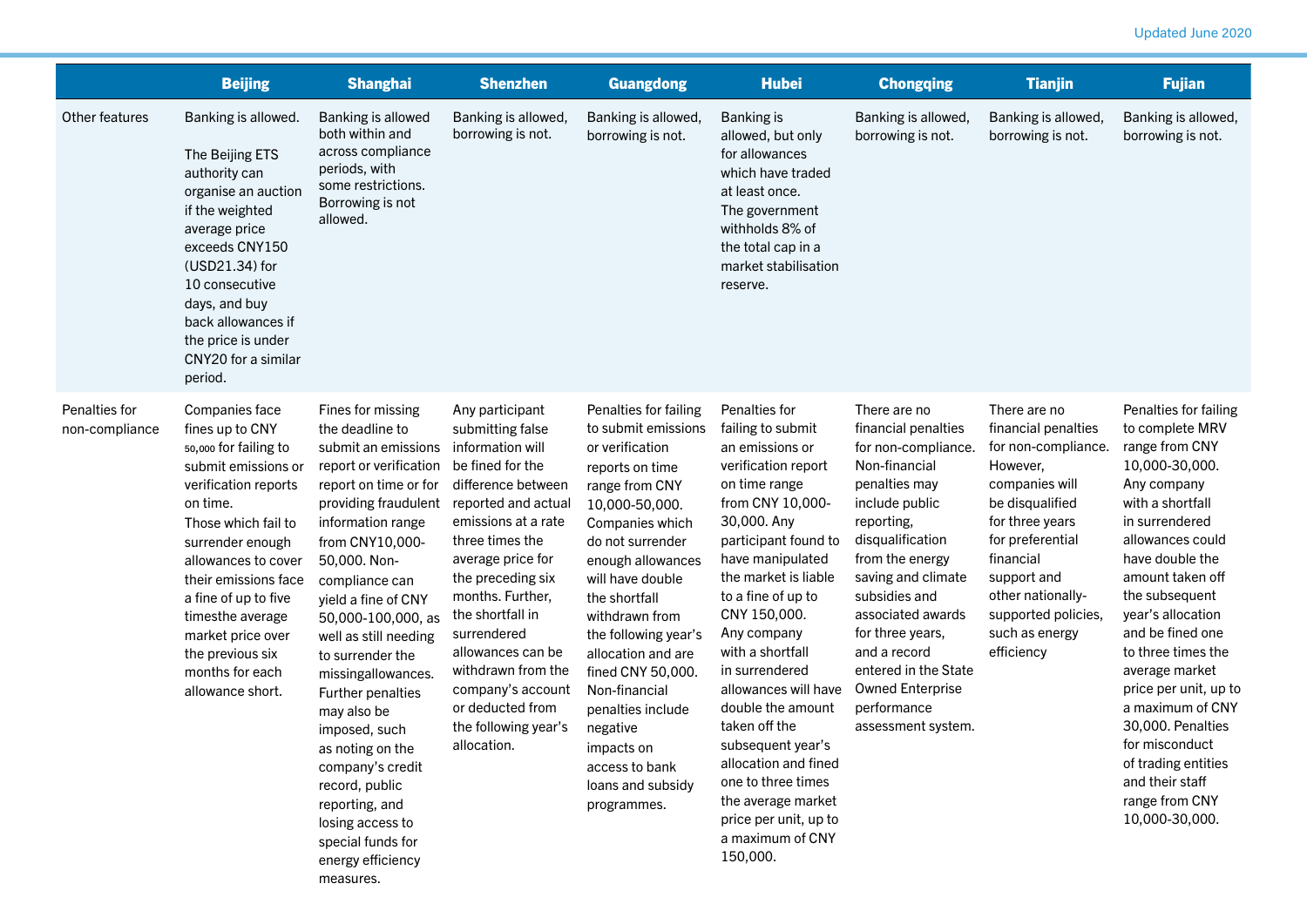|                 | <b>Beijing</b> | Shanghai                                                            | <b>Shenzhen</b>                                                   | Guangdong                                       | <b>Hubei</b>                                    | <b>Chongqing</b> | <b>Tianiin</b>                          | <b>Fujian</b> |
|-----------------|----------------|---------------------------------------------------------------------|-------------------------------------------------------------------|-------------------------------------------------|-------------------------------------------------|------------------|-----------------------------------------|---------------|
| Use of revenues |                | CNY 18.17 million<br>raised at auctions<br>as of the end of<br>2019 | CNY 2.6 million<br>raised by auctions<br>as of the end of<br>2019 | CNY 804 million<br>raised by the end of<br>2019 | In 2019, CNY<br>122.74 million was<br>collected |                  | In 2019, CNY 15.7<br>million was raised |               |

## MARKET COMMENTARY

In 2019, a total of 86.67 million allowances traded across the eight ETS pilots. Guangdong pilot had the largest share, with total volume of 45.38 million tonnes, just over half of the total traded volume. Shenzhen saw 14.57 million change hands, accounting for 20% of the total traded volume. Hubei, Beijing and Shanghai saw 7.8 million, 7.05 million and 6.82 million trade respectively. Fujian, Tianjin and Chongqing saw less activity, reporting 3.3 million tonnes, 1.13 million and 0.48 million respectively.

By end of 2019, the cumulative trading volume of the eight pilots had reached 395 million tonnes with a total value of CNY 9.16 billion (US\$1.3 billion), including all tradings exchange trading, OTC trades, and auctions, for both spot and forwards.

Traded volumes rose 11% in 2019 compared to 2018. Chongqing saw an 88% increase year-on-year, and Guandong 60%. Markets in Shanghai and Fujian both saw an increase of around 15%. However, volumes in Shenzhen, Beijing, Hubei and Tianjin dropped; Tianjin and Hubei both posted more than a 30% drop and Beijing and Shenzhen 20%.

In 2019, Bejing has the highest spot price reaching CNY 78.80/t, and Chongqing the lowest CNY 9.70/t.



### Average Allowance spot price of China Pilots ETS in 2019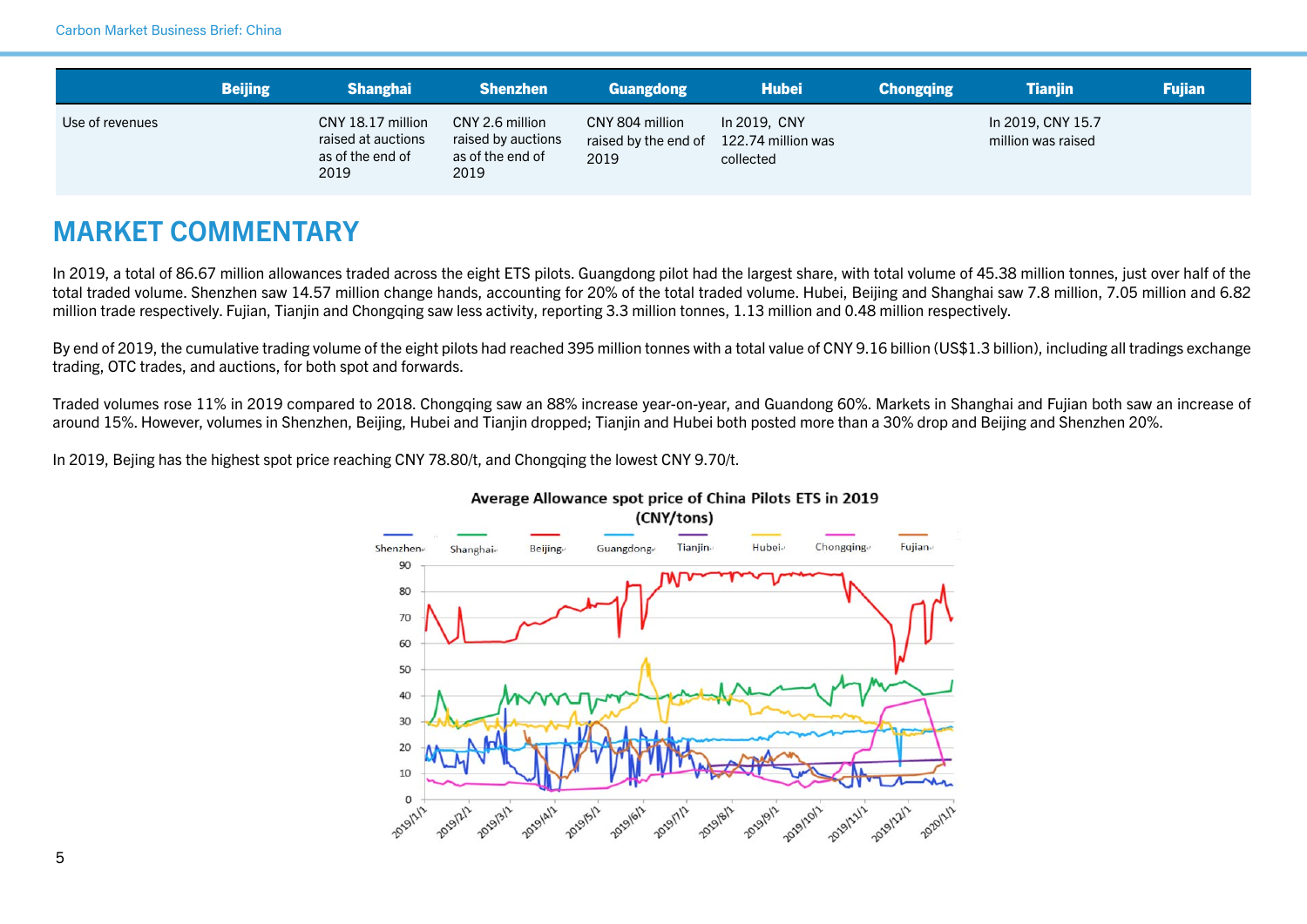### Spot trading volume of China's carbon market (10,000 tons)



#### Online Deal Offline Deal Auction Deal 80418 16270 198110 266 20071 66335 1817 91408 41422 126196 1575 80844 73408 2641<br>17505 43803 8286 41149 2861 1019 Shenzhen Shanghai Beijing Guangdong Tianjin Hubei Chongqing Fujian

Spot trading Amounts of China's Carbon Market (10,000 RMB YUAN)

### USEFUL LINKS

### [MEE China](http://english.mee.gov.cn/)

[NCSC China](http://www.ncsc.org.cn/)

[China Beijing Environment Exchange](http://www.cbeex.com.cn/)

[China Guangzhou Carbon Emission Exchange](http://www.cnemission.com/)

[China Shanghai Environment and Energy Exchange](http://www.cneeex.com/)

[China Hubei Carbon Emission Exchange](http://www.hbets.cn/)

[China Shenzhen Emission Exchange](http://www.cerx.cn/szpolicy/385.htm)

[Tianjin Climate Exchange](https://www.chinatcx.com.cn/)

[Chongqing Carbon Emissions Trading Center](https://tpf.cqggzy.com/)